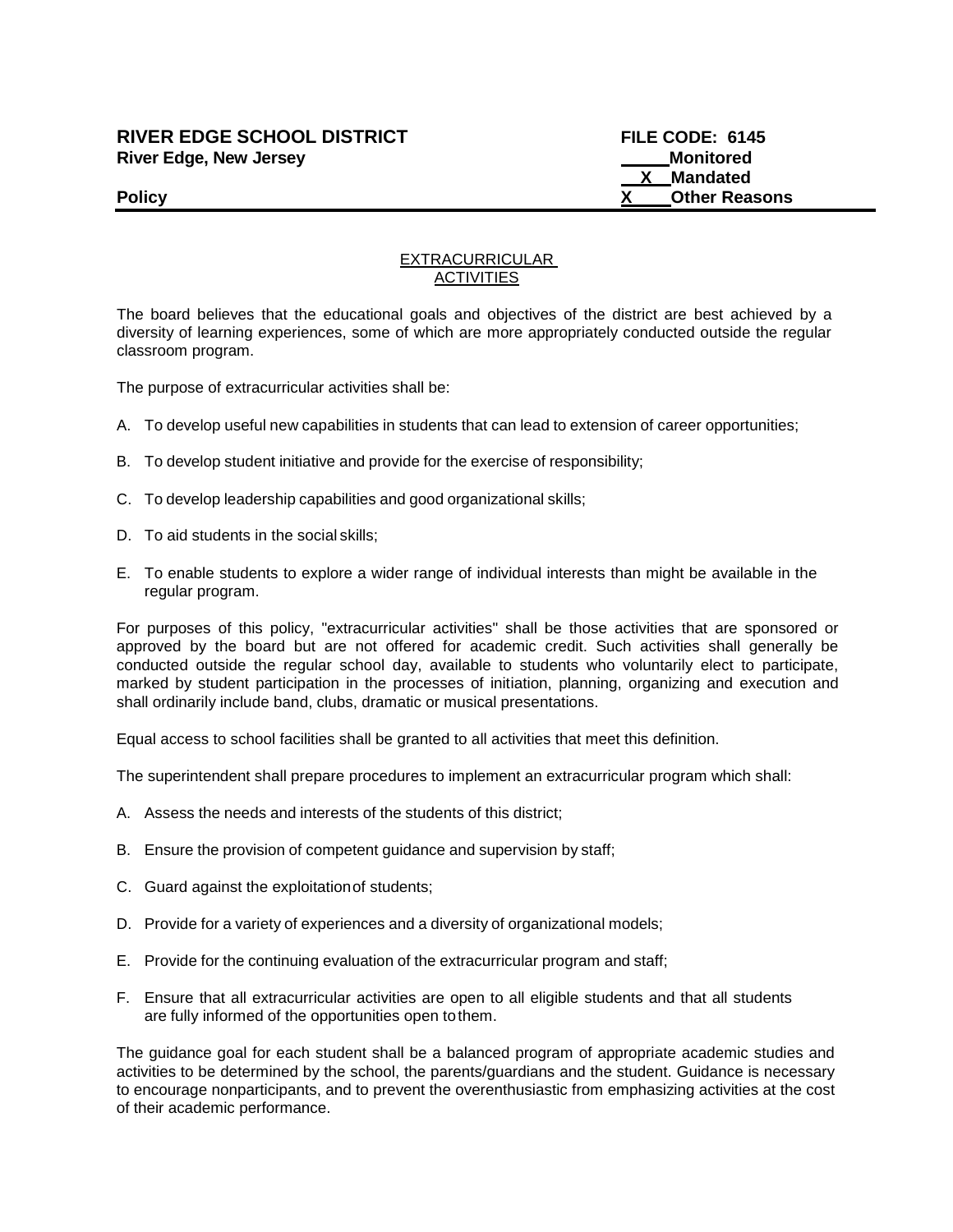## EXTRACURRICULAR ACTIVITIES (continued)

Only persons in the employ of a board of education shall be permitted to organize district students during school time or during any recess in the school day for purposes of instruction or coaching or for conducting games, events, or contests in physical education or athletics.

No activity shall be considered to be under the sponsorship of this board unless it has been approved by the board on recommendation of the superintendent. Fund-raising activities of extracurricular groups must be approved by the board. Any signage, including, but not limited to, banners, posters, signs or lights, sought to be erected on school premises on behalf of any extracurricular group must be approved by the board in accordance with Policy 1330, "Use of School Facilities."

All students in good disciplinary and academic standing shall have equal access to all extracurricular activities regardless of race, creed, color, national origin, ancestry, age, marital status, familial status, affectional or sexual orientation, gender, gender identity and expression, religion, disability, nationality, pregnancy, immigration status, English proficiency, housing status or socioeconomic status. The district shall ensure equity in educational programs including extracurricular activities and provide opportunities for students to interact positively with others on a nondiscriminatory basis.

### **Attendance**

The district's attendance policy shall also apply.

### Implementation

The superintendent shall direct development of detailed regulations to ensure equitable implementation of this policy. Particular care shall be taken to ensure that all extra-curricular programs and their operation comply with district equity requirements. Participation in academically related coaching or tutoring groups may be exempt from the eligibility requirement at the superintendent's discretion.

| Adopted:                  | November 28, 1990                        |
|---------------------------|------------------------------------------|
| Revised:                  | April 10, 1996, January 7, 2004, May 28, |
| 2014 NJSBA Review/Update: | September 2017                           |
| Readopted:                | September 26, 2018                       |
| Revised:                  | June 2, 2021, July 28, 2021              |

#### Key Words

Extracurricular Activities, Cocurricular Activities, Student Activities, Student Activities

| Legal References: N.J.S.A. 10:5-1 et seq. | Law Against Discrimination                                                                                                                           |
|-------------------------------------------|------------------------------------------------------------------------------------------------------------------------------------------------------|
| N.J.S.A. 18A:11-1                         | General mandatory powers and duties                                                                                                                  |
| N.J.S.A. 18A:11-3                         | Voluntary associations regulating conduct of student<br>activities; membership; rules and regulations; appeals                                       |
| N.J.S.A. 18A:19-14                        | Funds derived from student activities                                                                                                                |
| N.J.S.A. 18A:20-20                        | Control and regulation of playgrounds and public<br>recreation places                                                                                |
| N.J.S.A. 18A:20-34                        | Use of schoolhouse and grounds for various purposes                                                                                                  |
| N.J.S.A. 18A:35-20                        | Participation in courses in which verbalization<br>unessential to understanding of subject matter; location<br>of and children in bilingual programs |
| N.J.S.A. 18A:42-5, -6                     | Certain student organizations declared harmful                                                                                                       |
| N.J.S.A. 34:13A-1 et seq.                 | New Jersey Employer-Employee Relations Act                                                                                                           |
| N.J.A.C. 6A:7-1.1 et seq.                 | Managing for Equality and Equity in Education                                                                                                        |